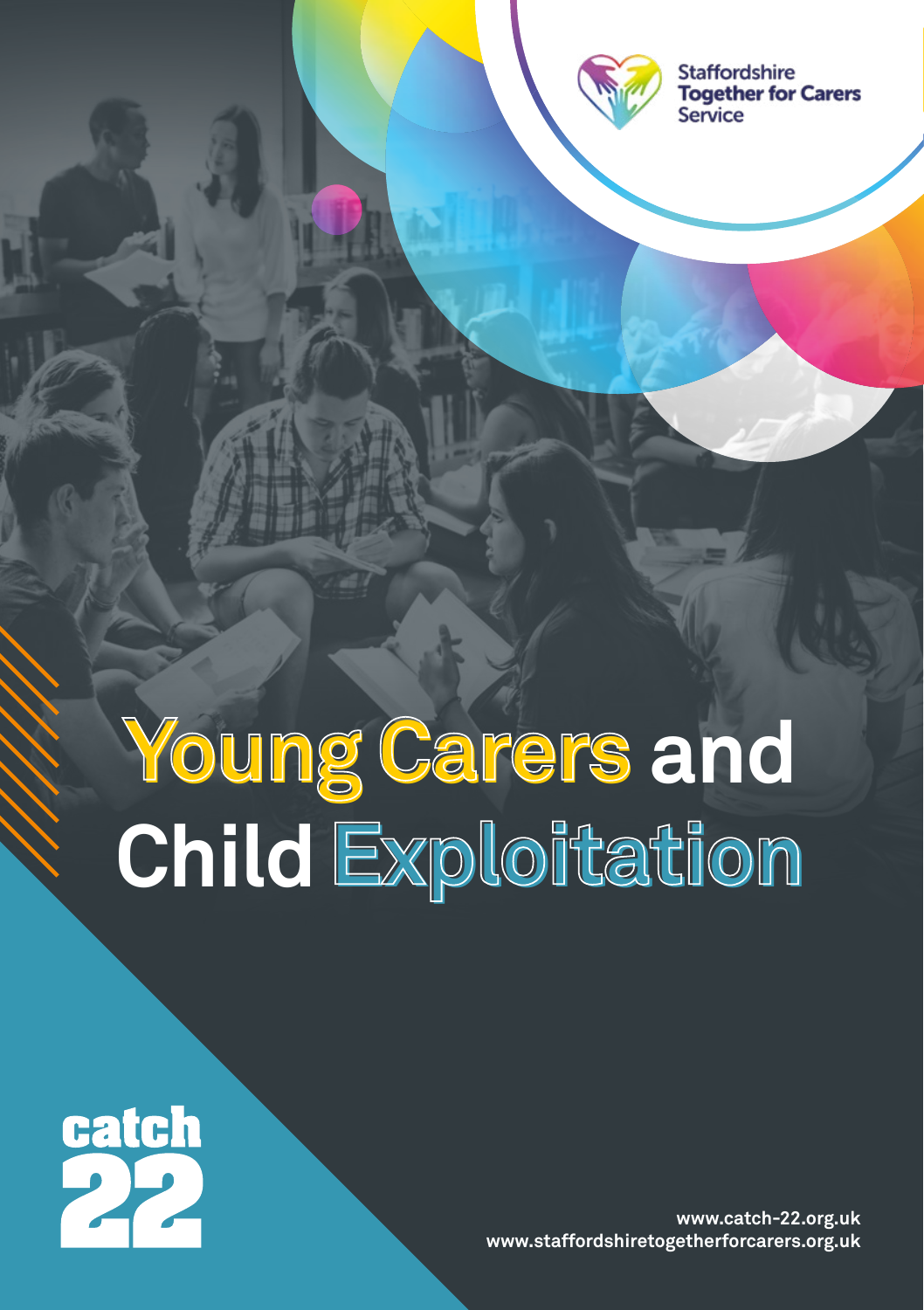

# **Child Exploitation**

**12 720 children in England were identified by social services as being at risk of criminal exploitation by gangs in 2020/21 and 24 800 child abuse offences were recorded in England & Wales in the same period.** 

But we also know that these figures give an incomplete picture of risk to children as a significant proportion of child exploitation is never recorded. The internet has made it easier for abusers to reach children and the pandemic has affected some children's mental health, making them feel more isolated or depressed, and more vulnerable as a result.

Here's a brief explanation of child exploitation, a checklist of signs to look out for and some places you can find support if you are worried about a child or young person.

# **Definition**

**Child sexual exploitation (CSE)** is a form of child sexual abuse, where an individual or group takes advantage of an imbalance of power to coerce, manipulate or deceive a child under the age of 18 into sexual activity. Often a child is given something (money, drink, drugs, fake affection) in return.

## **Child criminal exploitation (CCE)**

is where an individual or group takes advantage of their power to coerce, manipulate or deceive a child into criminal activity using the same methods. They may also be trapped through debt bondage.

The victim may have been exploited even if the activity appears consensual. Child exploitation does not always involve physical contact; it can also occur online.

Young carers can be susceptible to grooming and exploitation because they are sometimes more isolated from friends due to their responsibilities and because perpetrators might offer them goods, attention, 'affection' or access to substances that they wouldn't otherwise get. Parents are not always able to support and monitor a child as much as they would like to, and children may withhold concerns from a parent in order to protect them.

# **Signs and Indicators to look out for:**

- Going missing from home or staying out late.
- Secretive behaviour.
- Sudden, dramatic changes in behaviour.
- Physical injuries.
- Drug or alcohol misuse.
- Involvement in offending.
- STIs, pregnancy and terminations.
- Absent from school.
- Change in physical appearance.
- Greatly increased use of mobile phone.
- Wearing clothes or accessories in gang colours; getting tattoos.
- Using new slang words.
- Increasingly distant from family and former friends.
- Receipt of gifts from unknown sources.
- Poor mental health.
- Self-harm or suicidal thoughts.

Child exploitation can have a devastating impact on children's physical and mental health, confidence and self-esteem, family relationships, friendships, education and future prospects.

**There were 73,518 recorded offences including rape, online grooming and sexual assault against children in the UK in 2019/20**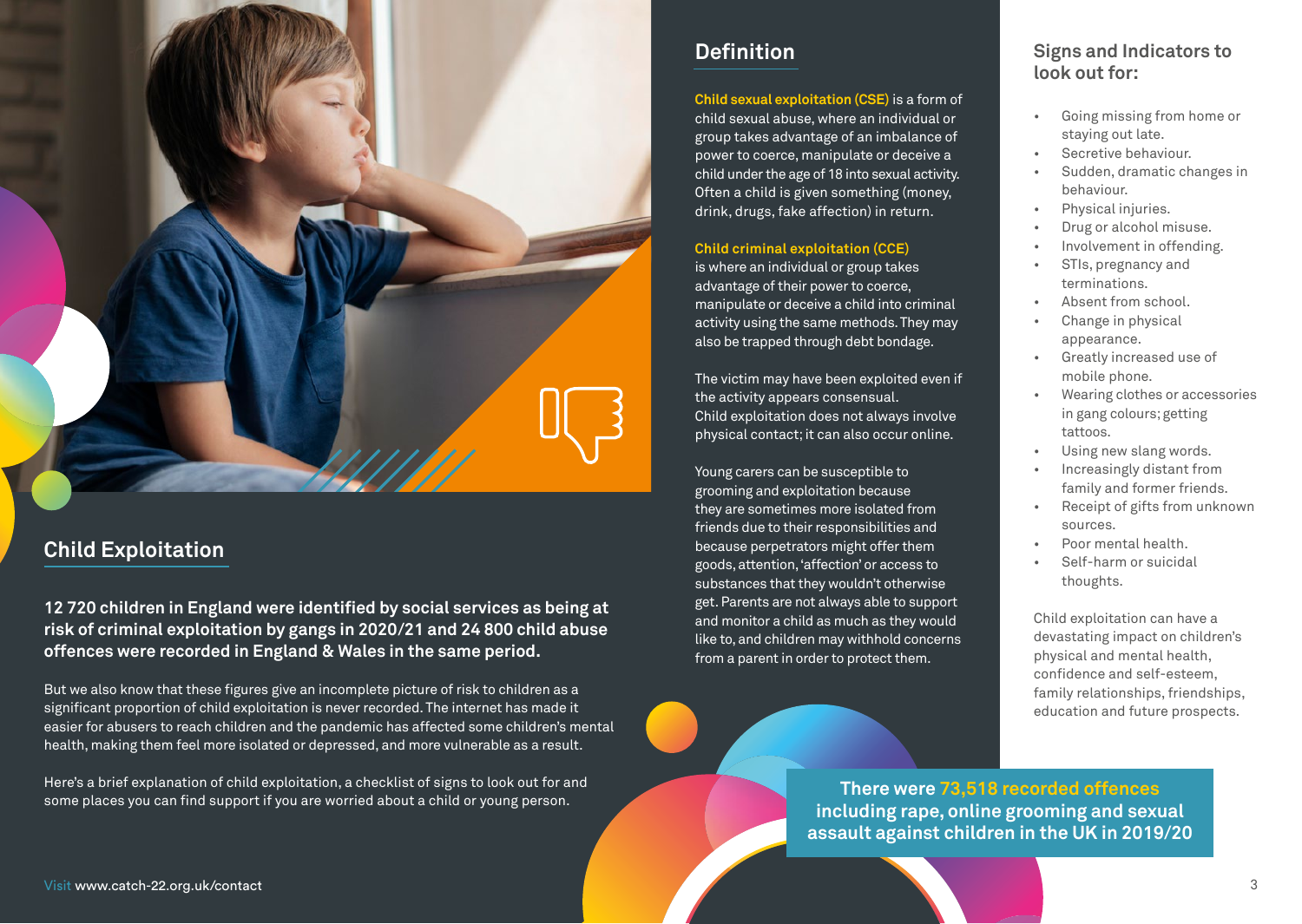#### **Further support for children at risk of exploitation**

Often, young people don't recognise the signs of exploitation. If they do, they can feel that it is their fault for making poor choices. They can often feel foolish, afraid or ashamed. If you're concerned a young person may be at risk, have an open, supportive conversation with them and make them aware there is support available.



# **Exploitation support in Stoke on Trent and Staffordshire**

Referral information, contact details and resources for a child living in Staffordshire can be found on the Safeguarding Children Partnership website: **[www.staffsscb.org.uk/child-exploitation-partner-referral-information-and-resources/](http://www.staffsscb.org.uk/child-exploitation-partner-referral-information-and-resources/)**

If you want to refer a child for support, you need to complete the risk factor matrix (RFM), preferably with the child themselves, and send it to:

If you are in doubt or need further advice and support, please call 01782 237106 or leave a message if it is out of office hours.



**[CSEInbox@staffordshire.gov.uk](mailto:CSEInbox%40staffordshire.gov.uk?subject=) & [catch22cse@catch-22.org.uk](mailto:catch22cse%40catch-22.org.uk?subject=)**  for sexual exploitation concerns

**[CSEInbox@staffordshire.gov.uk](mailto:CSEInbox%40staffordshire.gov.uk?subject=) & [catch22cce@catch-22.org.uk](mailto:catch22cce%40catch-22.org.uk?subject=)**  for criminal exploitation concerns.



Documents and guidance **available [here](https://www.staffsscb.org.uk/working-together-to-safeguard-children/child-exploitation/vamap/).** 

Look at the Catch22 **[Child Exploitation](https://www.catch-22.org.uk/spot-the-signs-poster-hub/)  [and Missing Awareness poster hub](https://www.catch-22.org.uk/spot-the-signs-poster-hub/)** for further information about the issues.

Catch22 provide a range of services for children who have been reported missing or children who are at risk of criminal or sexual exploitation.

Further details at: **[catch-22.org.uk/offers/missing-and-cse/](http://www.catch-22.org.uk/offers/missing-and-cse/  )** 

# **Young Carers**

## **Definition**

**A Young Carer is a child and/or young person who provides care for family member/s who have a physical or mental illness, a disability, or substance misuse.**



**1 in 5 young people are Young Carers, with 1 in 12 taking on mid-to highlevel care.** (Joseph et al., 2019)

The tasks and level of caring undertaken by a Young Carer can vary according to the nature of the illness or disability, the level and frequency of need for care, and the structure of the family as a whole.

#### **These tasks can include:**

- Household chores including washing, cooking and cleaning on behalf of the whole family.
- Personal/nursing care giving medication, changing dressings, assisting with mobility.
- Intimate care washing, dressing and assisting with toilet requirements.
- Emotional support Comforting, listening, translating, monitoring and meeting the emotional needs of the person.
- Childcare helping to care for younger siblings, taking them to school, helping with homework, bathing and emotional support.
- Other household administration such as paying bills, accompanying the cared-for person to hospital, or acting as an interpreter for nonspeaking sensory impaired, or those whose first language is not English.

**"Children should not undertake inappropriate or excessive caring roles that may have an impact on their development. A young carer becomes vulnerable when their caring role risks impacting upon their emotional or physical well-being and their prospects in education and life."** 

Care and Support Statutory Guidance issued under the Care Act 2014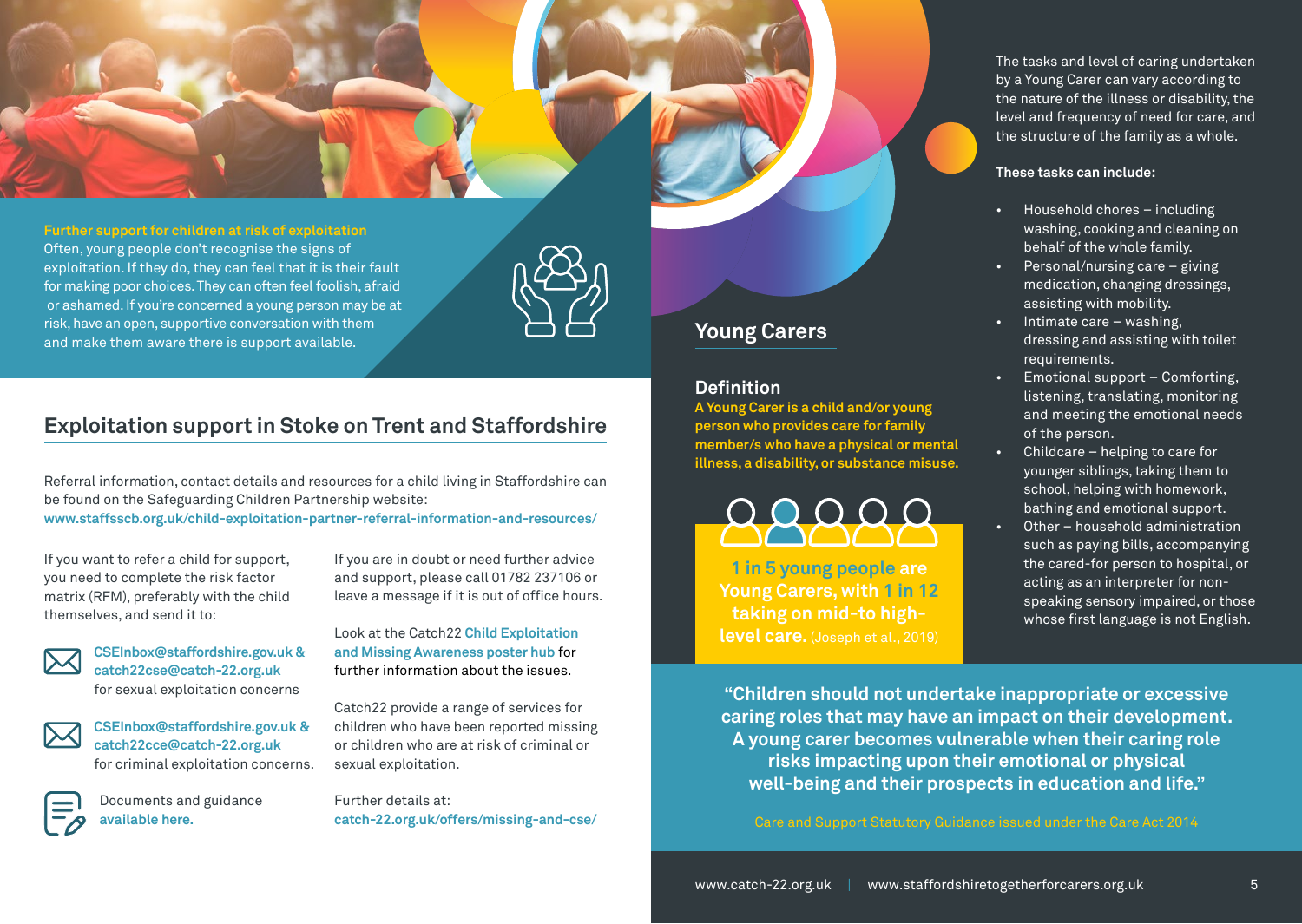# **Signs and indicators to look out for:**

Providing care can have an impact on a young person in many different ways, both physically and emotionally, and professionals may recognise different signs dependent upon what capacity they are working with the young person.

## **Professionals may observe that the child/young person is:**

- Secretive about home life, doesn't like to go into detail about their weekend/evening activities
- Often low in mood
- Appears to be tired
- Becomes anxious or stressed this can be particularly about the person they care for and manifest itself in feeling anxious to leave them.
- Isolated and missing out social activities
- "Old" before their time Young Carers often have an increased level of responsibility for others and themselves leading them to have an increased maturity.
- Lacking parental supervision
- Lower than expected attention and lacks motivation

### **Education professionals may:**

- Notice regular patterns of arriving late to school
- Notice young person's attendance is low and includes ad hoc days which may not be attributed to sickness
- Have to repeatedly ask for schoolwork or homework to be handed in on time
- Feel that the child/young person is under achieving/not fulfilling their potential
- Be aware of child being/feeling isolated from their peers with possible instances of bullying

## **Further support for Young Carers**

Many young people with caring responsibilities aren't known to professionals and don't see themselves as being Young Carers or feel too worried or embarrassed to ask for help. Early identification is vital as often Young Carers don't get identified until a crisis. If you suspect that a young person may be carrying out a caring role, speak to that young person. Asking a few simple questions can help identify a Young Carer and make them aware there is support for them available.

## **Support in Staffordshire**

Staffordshire County Council can undertake an assessment of needs called a 'Statutory Carers Assessment' and develop a support plan based on a Young Carers needs. Staffordshire Together for Carers Service work closely with the Young Carers Advisors, who provide this service. Professionals can refer Carers for an assessment (providing consent has been given) to Staffordshire County Council.

Staffordshire Together for Carers Service helps to ensure that Young Carers between the ages of 5 and 18 years old are identified and provided with support in their caring role.

Please see here for further information about Staffordshire County Council support for Young carers **[www.staffordshire.gov.uk/Care-for](http://www.staffordshire.gov.uk/Care-for-all-ages/Carers/Young-carers.aspx)[all-ages/Carers/Young-carers.aspx](http://www.staffordshire.gov.uk/Care-for-all-ages/Carers/Young-carers.aspx)**

To contact Staffordshire Together for Carers: Call us: 0300 303 0621 Email:enquiries@ staffordshiretogetherforcarers.org.uk